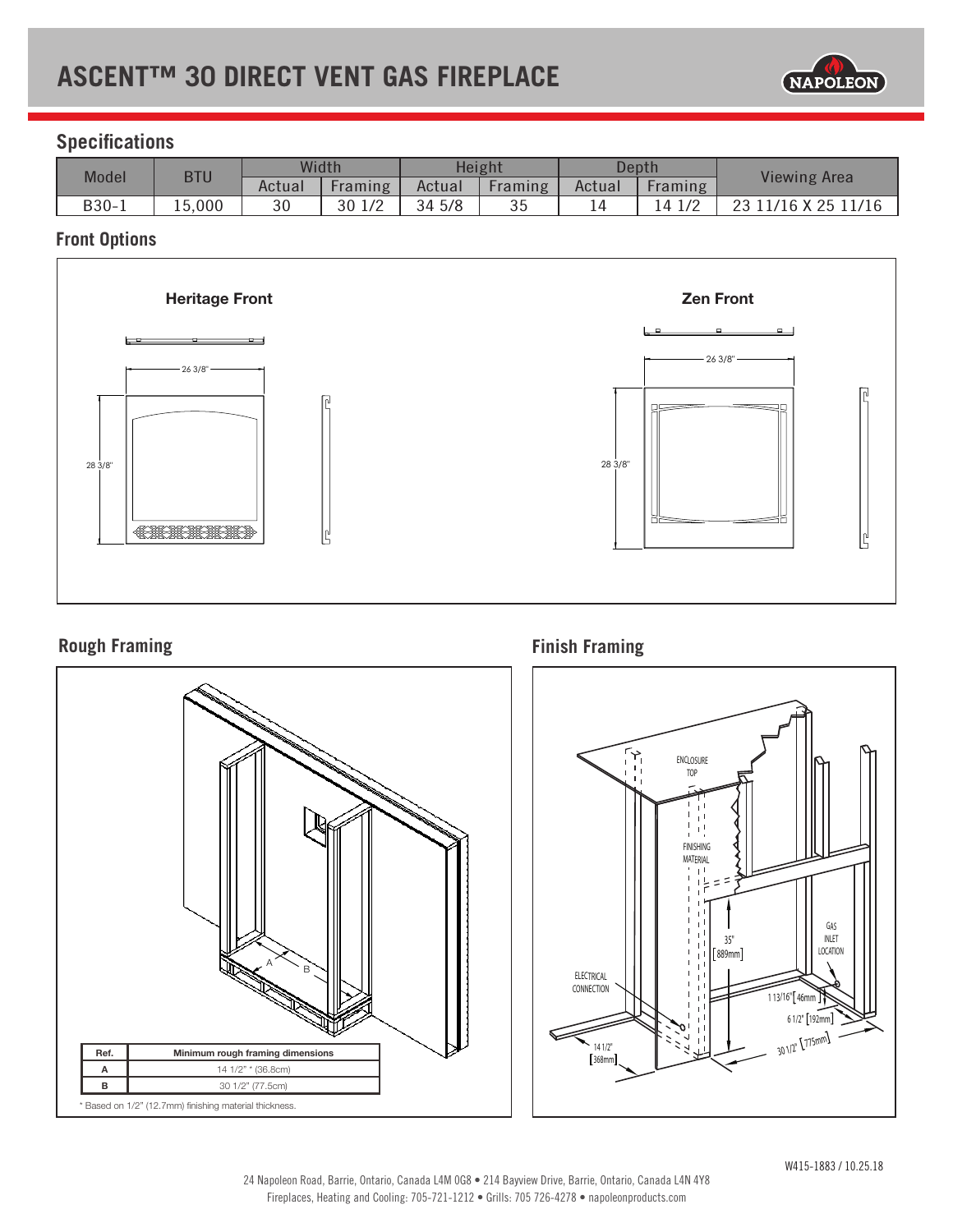

**Product information provided is not complete and is subject to change without notice. Please consult the installation manual for the most up to date installation information.**

### **Dimensions**



### **Wall Penetration**



### **Combustible Mantel Clearances Appliance Location**





24 Napoleon Road, Barrie, Ontario, Canada L4M OG8 • 214 Bayview Drive, Barrie, Ontario, Canada L4N 4Y8 Fireplaces, Heating and Cooling: 705-721-1212 • Grills: 705 726-4278 • napoleonproducts.com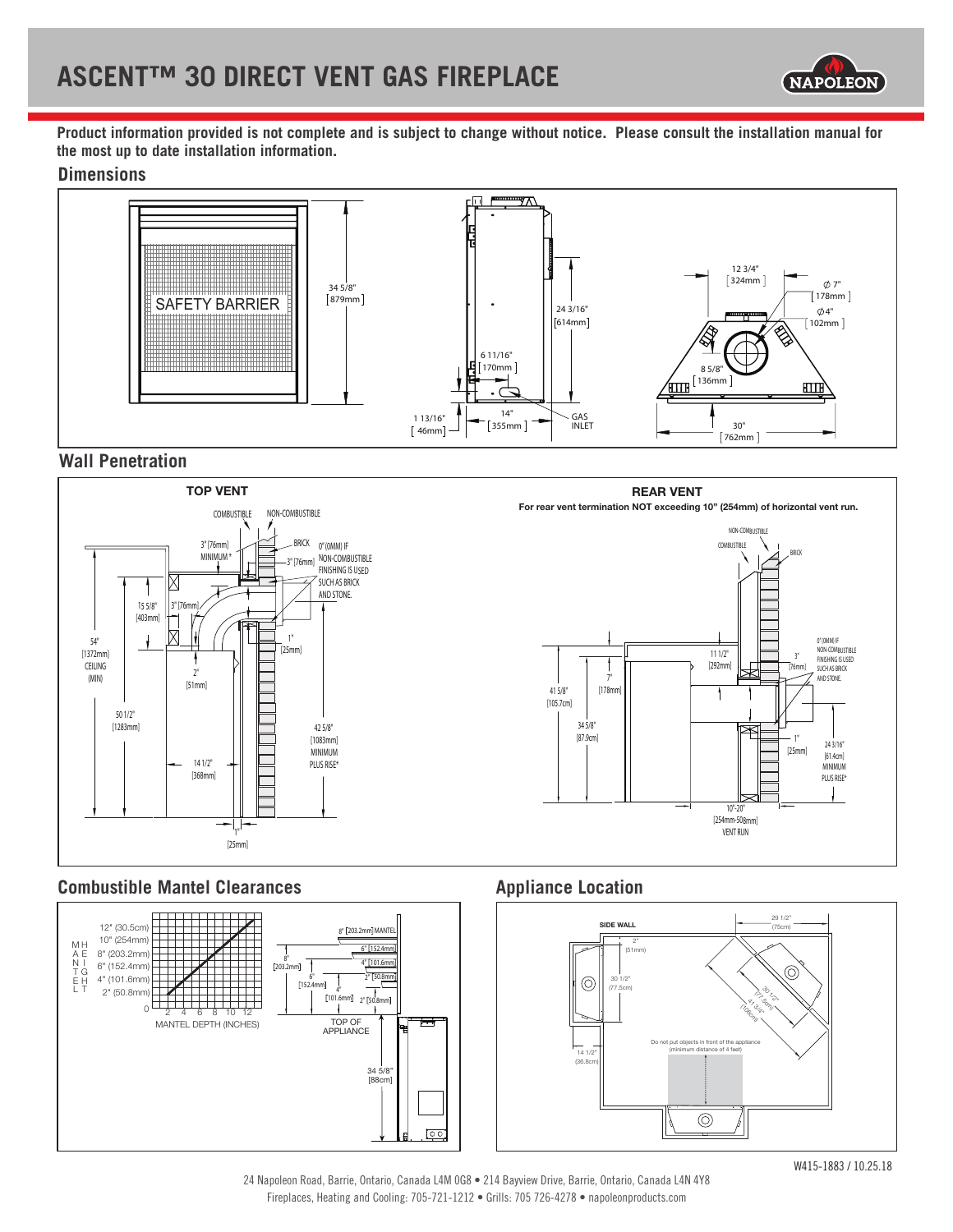# **FOYER À GAZ VENTILÉ DIRECTE ASCENT**<sup>®</sup> 30



### **Spécifications**

| Modèle | <b>BTU</b> | Largeur |          | Hauteur |          | Profondeur |           | Dimensions de Vision |
|--------|------------|---------|----------|---------|----------|------------|-----------|----------------------|
|        |            | Réel    | Ossature | Réel    | Ossature | Réel       | Ossature  |                      |
| B30-1  | 15,000     | 30      | 30 1/2   | 34 5/8  | 35       |            | 1/2<br>ι4 | 23 11/16 X 25 11/16  |

### **Façades Décoratives**



### **Ossature approximatif**



**Ossature fini**